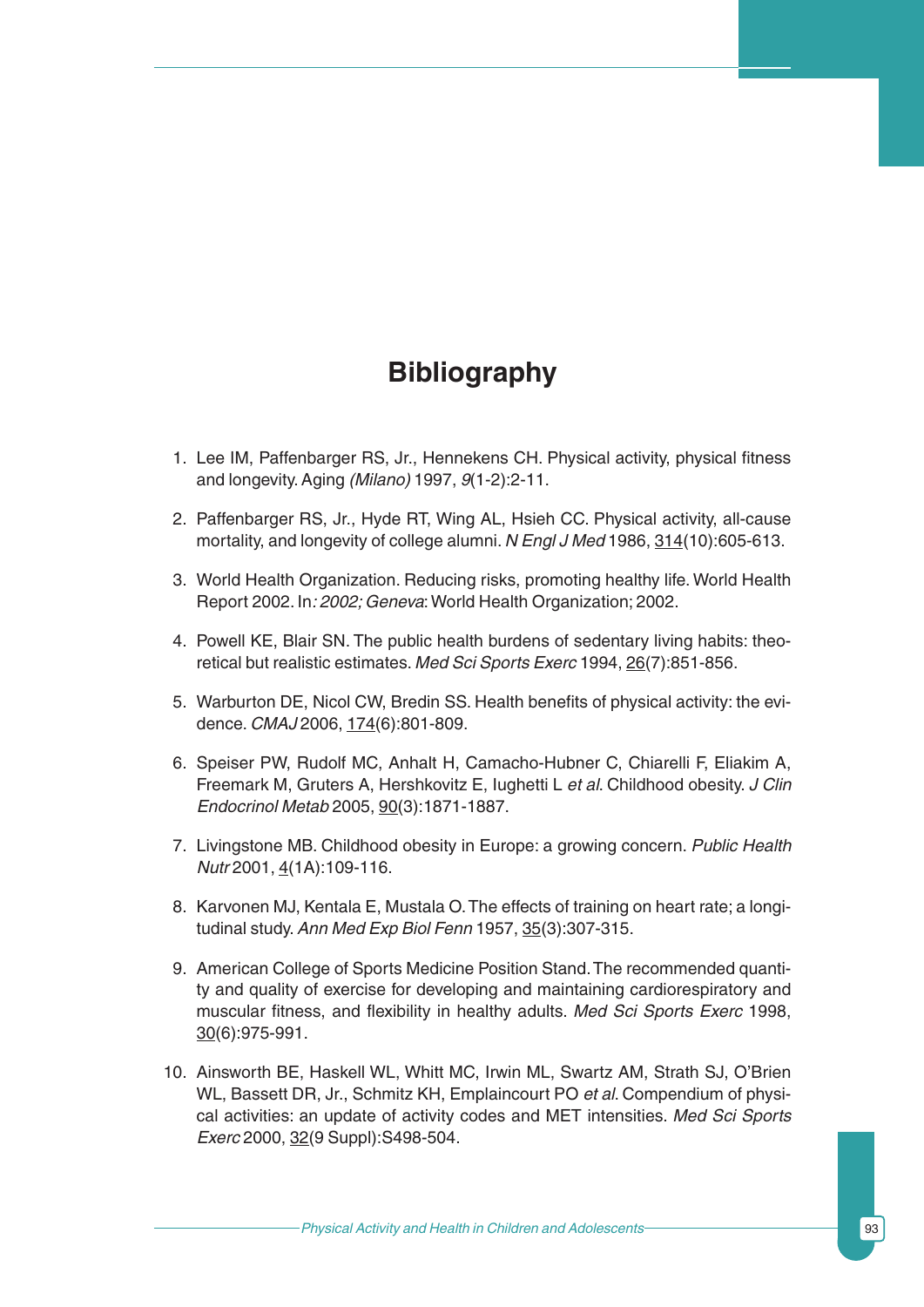- 11. Lee IM, Skerrett PJ. Physical activity and all-cause mortality: what is the dose-response relation? *Med Sci Sports Exerc* 2001, 33(6 Suppl):S459-471; discussion S493-454.
- 12. Pate RR. Physical activity and health: dose-response issues. *Res Q Exerc Sport* 1995, 66(4):313-317.
- 13. Lee IM, Sesso HD, Oguma Y, Paffenbarger RS, Jr. Relative intensity of physical activity and risk of coronary heart disease. *Circulation* 2003, 107(8):1110-1116.
- 14. Lee IM, Hsieh CC, Paffenbarger RS, Jr. Exercise intensity and longevity in men. The Harvard Alumni Health Study. *Jama* 1995, 273(15):1179-1184.
- 15. Lee IM, Paffenbarger RS, Jr. Associations of light, moderate, and vigorous intensity physical activity with longevity. The Harvard Alumni Health Study. *Am J Epidemiol* 2000, 151(3):293-299.
- 16. Paffenbarger RS, Jr., Lee IM. Intensity of physical activity related to incidence of hypertension and all-cause mortality: an epidemiological view. *Blood Press Monit* 1997, 2(3):115-123.
- 17. Goran MI, Treuth MS. Energy expenditure, physical activity, and obesity in children.*Pediatr Clin North Am* 2001, 48(4):931-953.
- 18. Wells JC, Ritz P. Physical activity at 9-12 months and fatness at 2 years of age. *Am J Hum Biol* 2001, 13(3):384-389.
- 19. Andersen RE, Crespo CJ, Bartlett SJ, Cheskin LJ, Pratt M. Relationship of physical activity and television watching with body weight and level of fatness among children: results from the Third National Health and Nutrition Examination Survey. *Jama* 1998, 279(12):938-942.
- 20. Gortmaker SL, Must A, Sobol AM, Peterson K, Colditz GA, Dietz WH. Television viewing as a cause of increasing obesity among children in the United States, 1986-1990.*Arch Pediatr Adolesc Med* 1996, 150(4):356-362.
- 21. Steptoe A, Butler N. Sports participation and emotional wellbeing in adolescents. *Lancet* 1996, 347(9018):1789-1792.
- 22. Sibley BA, Etnier JL. The relationship between physical activity and cognition in children: a meta-analysis.*Pediatric Exercise Science* 2003, 15:243-256.
- 23. Boreham C, Riddoch C. The physical activity, fitness and health of children. *J Sports Sci* 2001, 19(12):915-929.
- 24. Wedderkopp N, Froberg K, Hansen HS, Riddoch CJ, Andersen L-B. Cardiovascular risk factors cluster in children and adolescents with low physical fitness: The European Youth Heart Study (EYHS). . *Pediatric Exercise Science* 2003, 15:419-427.
- 25. Type 2 diabetes in children and adolescents. American Diabetes Association. *Pediatrics* 2000, 105(3 Pt 1):671-680.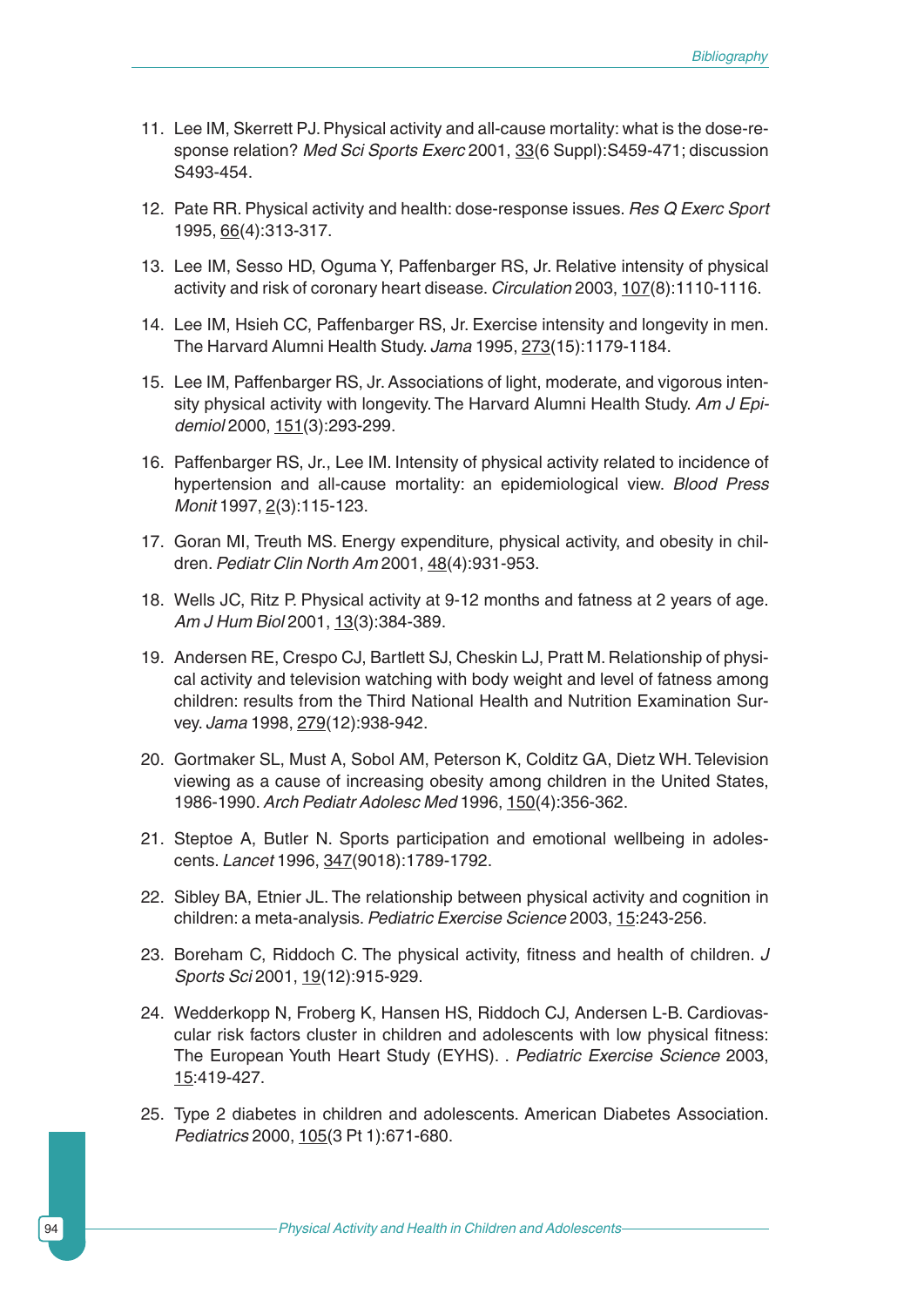- 26. Serdula MK, Ivery D, Coates RJ, Freedman DS, Williamson DF, Byers T. Do obese children become obese adults? A review of the literature. *Prev Med* 1993, 22(2):167-177.
- 27. Boreham C, Twisk J, Neville C, Savage M, Murray L, Gallagher A. Associations between physical fitness and activity patterns during adolescence and cardiovascular risk factors in young adulthood: the Northern Ireland Young Hearts Project. *Int J Sports Med* 2002, 23 Suppl 1:S22-26.
- 28. Bass SL.The prepubertal years: a uniquely opportune stage of growth when the skeleton is most responsive to exercise? *Sports Med* 2000, 30(2):73-78.
- 29. Telama R, Yang X, Viikari J, Valimaki I, Wanne O, Raitakari O. Physical activity from childhood to adulthood: a 21-year tracking study. *Am J Prev Med* 2005, 28(3):267-273.
- 30. Janz KF, Dawson JD, Mahoney LT.Tracking physical fitness and physical activity from childhood to adolescence: the muscatine study. *Med Sci Sports Exerc* 2000, 32(7):1250-1257.
- 31. Malina RM. Tracking of physical activity and physical fitness across the lifespan. *Res Q Exerc Sport* 1996, 67(3 Suppl):S48-57.
- 32. Trudeau F, Laurencelle L, Shephard RJ. Tracking of physical activity from childhood to adulthood. *Med Sci Sports Exerc* 2004, 36(11):1937-1943.
- 33. Taylor WC, Blair SN, Cummings SS, Wun CC, Malina RM. Childhood and adolescent physical activity patterns and adult physical activity. *Med Sci Sports Exerc* 1999, 31(1):118-123.
- 34. Lasheras L, Aznar S, Merino B, Lopez EG. Factors associated with physical activity among Spanish youth through the National Health Survey. *Prev Med* 2001, 32(6):455-464.
- 35. Currie C, Roberts CH, Morgan A, Smith R, Settertobulte W, Samdal O, Rasmussen VB.Young People's Health in Context. Health Behaviour in School-aged Children (HBSC) study: international Report from the 2001/2002 survey. Copenhagen:World Health Organization; 2004.
- 36. Ortega FB, Ruiz JR, Castillo MJ, Moreno LA, Gonzalez-Gross M, Warnberg J, Gutierrez A. [Low level of physical fitness in Spanish adolescents. Relevance for future cardiovascular health (AVENA study)]. *Rev Esp Cardiol* 2005, 58(8):898- 909.
- 37. Martinez-Gonzalez MA, Varo JJ, Santos JL, De Irala J, Gibney M, Kearney J, Martinez JA. Prevalence of physical activity during leisure time in the European Union. *Med Sci Sports Exerc* 2001, 33(7):1142-1146.
- 38. Varo Cenarruzabeitia JJ, Martinez Gonzalez MA, Sanchez-Villegas A, Martinez Hernandez JA, de Irala Estevez J, Gibney MJ. [Attitudes and practices regarding physical activity: situation in Spain with respect to the rest of Europe]. *Aten Primaria* 2003, 31(2):77-84; discussion 84-76.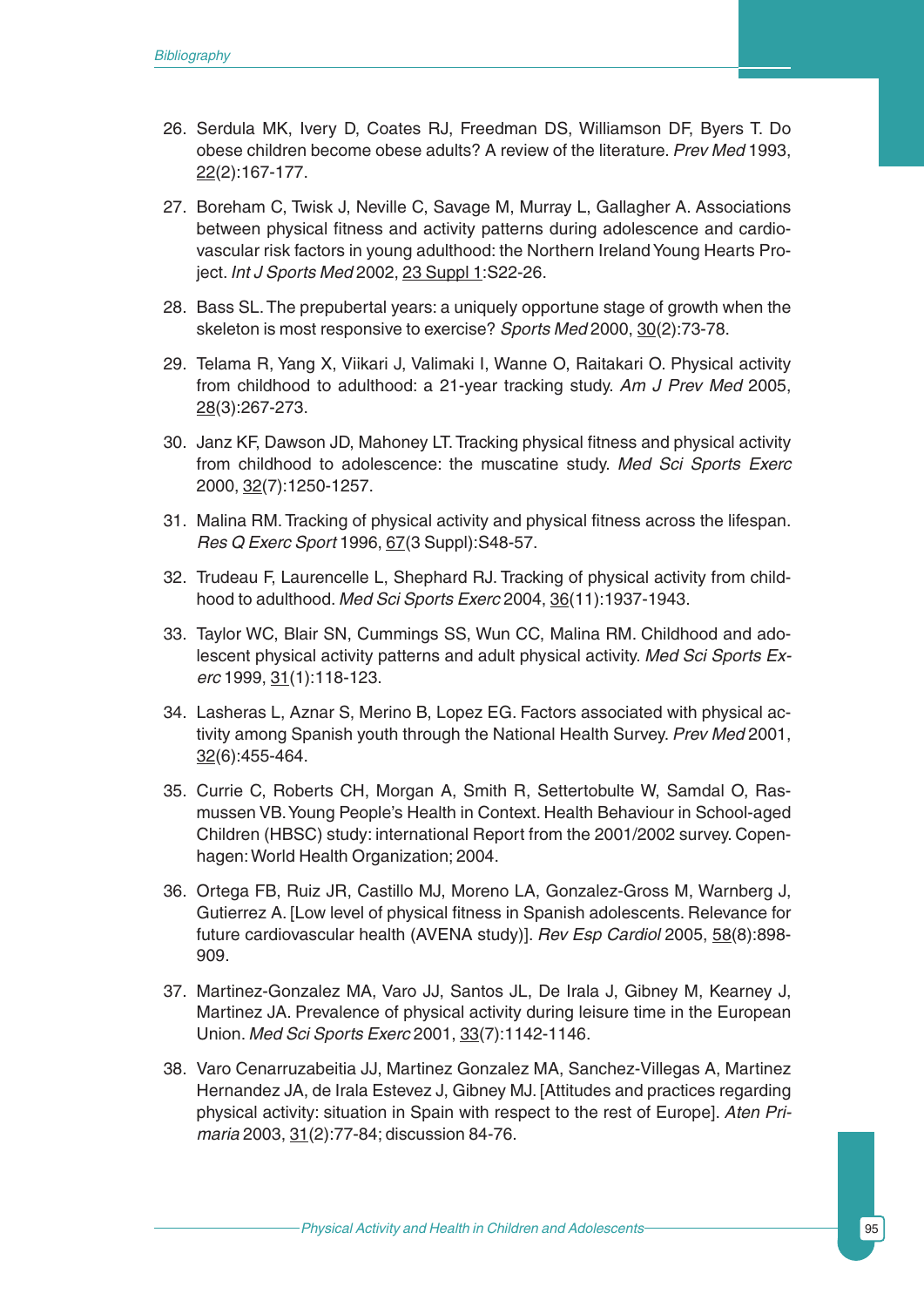- 39. Egger G, Swinburn B. An "ecological" approach to the obesity pandemic. *Bmj* 1997, 315(7106):477-480.
- 40. Lobstein T, Baur L, Uauy R. Obesity in children and young people: a crisis in public health. *Obes Rev* 2004, 5 Suppl 1:4-104.
- 41. Janssen I, Katzmarzyk PT, Boyce WF, Vereecken C, Mulvihill C, Roberts C, Currie C, Pickett W. Comparison of overweight and obesity prevalence in schoolaged youth from 34 countries and their relationships with physical activity and dietary patterns. *Obes Rev* 2005, 6(2):123-132.
- 42. Cole TJ, Bellizzi MC, Flegal KM, Dietz WH. Establishing a standard definition for child overweight and obesity worldwide: international survey. *Bmj* 2000, 320(7244):1240-1243.
- 43. Flodmark CE, Lissau I, Moreno LA, Pietrobelli A, Widhalm K. New insights into the field of children and adolescents' obesity: the European perspective. *Int J Obes Relat Metab Disord* 2004, 28(10):1189-1196.
- 44. Dietz WH. Health consequences of obesity in youth: childhood predictors of adult disease.*Pediatrics* 1998, 101(3 Pt 2):518-525.
- 45. Rosenbaum M, Leibel RL. Pathophysiology of childhood obesity. *Adv Pediatr* 1988, 35:73-137.
- 46. Tounian P, Aggoun Y, Dubern B, Varille V, Guy-Grand B, Sidi D, Girardet JP, Bonnet D. Presence of increased stiffness of the common carotid artery and endothelial dysfunction in severely obese children: a prospective study. *Lancet* 2001, 358(9291):1400-1404.
- 47. Daniels SR, Morrison JA, Sprecher DL, Khoury P, Kimball TR. Association of body fat distribution and cardiovascular risk factors in children and adolescents. *Circulation* 1999, 99(4):541-545.
- 48. Moreno LA, Sarria A, Fleta J, Marcos A, Bueno M. Secular trends in waist circumference in Spanish adolescents, 1995 to 2000-02. *Arch Dis Child* 2005, 90(8):818-819.
- 49. Moreno LA, Fleta J, Sarria A, Rodriguez G, Gil C, Bueno M. Secular changes in body fat patterning in children and adolescents of Zaragoza (Spain), 1980-1995. *Int J Obes Relat Metab Disord* 2001, 25(11):1656-1660.
- 50. Aranceta J, Perez Rodrigo C, Serra Majem L, Ribas Barba L, Quiles Izquierdo J, Vioque J, Tur Mari J, Mataix Verdu J, Llopis Gonzalez J, Tojo R *et al*. [Prevalence of obesity in Spain: results of the SEEDO 2000 study]. *Med Clin (Barc)* 2003, 120(16):608-612.
- 51. Gutierrez-Fisac JL, Banegas Banegas JR, Artalejo FR, Regidor E. Increasing prevalence of overweight and obesity among Spanish adults, 1987-1997. *Int J Obes Relat Metab Disord* 2000, 24(12):1677-1682.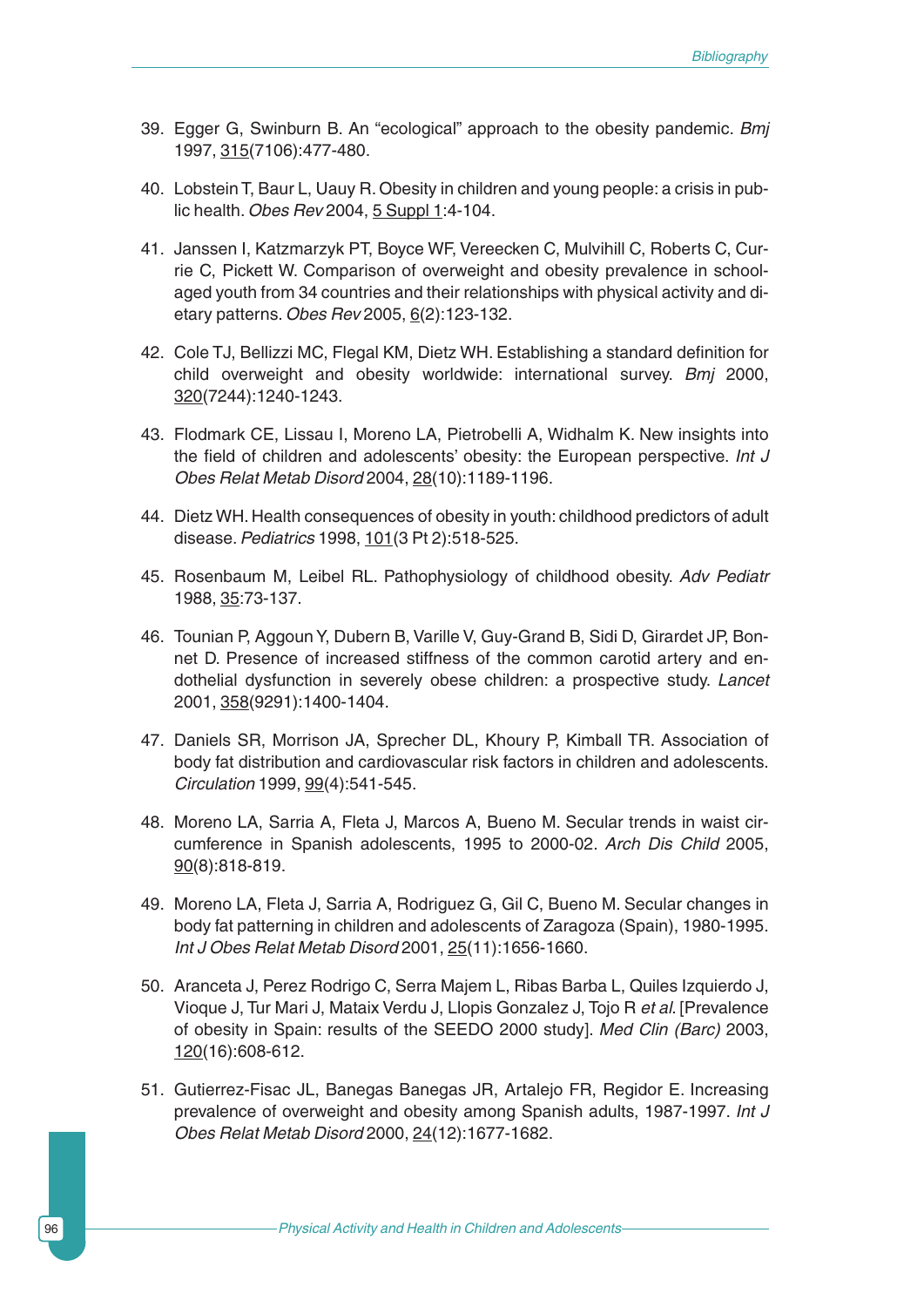- 52. Serra Majem L, Ribas Barba L, Aranceta Bartrina J, Perez Rodrigo C, Saavedra Santana P, Pena Quintana L. [Childhood and adolescent obesity in Spain. Results of the enKid study (1998-2000)]. *Med Clin (Barc)* 2003, 121(19):725-732.
- 53. Moreno LA, Sarria A, Popkin BM. The nutrition transition in Spain: a European Mediterranean country.*Eur J Clin Nutr* 2002, 56(10):992-1003.
- 54. Bauman A, Craig CL. The place of physical activity in the WHO Global Strategy on Diet and Physical Activity. *Int J Behav Nutr Phys Act* 2005, 2:10.
- 55. Washington RL, Bernhardt DT, Gomez J, Johnson MD, Martin TJ, Rowland TW, Small E, LeBlanc C, Krein C, Malina R *et al*. Organized sports for children and preadolescents.*Pediatrics* 2001, 107(6):1459-1462.
- 56. van Mechelen W, Verhagen E. Essay: Injury prevention in young people—time to accept responsibility. *Lancet* 2005, 366 Suppl 1:S46.
- 57. Cavill NA, Biddle SJ, Sallis JF. Health enhancing physical activity for young people: statement of the UK expert consensus conference. *Pediatr Exerc Sci* 2001, 13: 12-25.
- 58. Department of Health Physical Activity, Health Improvement and Prevention. At Least Five a Week: Evidence on the Impact of Physical Activity and its Relationship with Health. A Report from the Chief Medical Officer. London: Department of Health; 2004.
- 59. Corbin CB. Fitness for life physical activity pyramid for teens [poster]. Champaign, IL: Human Kinetics; 2003.
- 60. Corbin CB. Fitness for life physical activity pyramid for children [poster]. Champaign, IL: Human Kinetics; 2003.
- 61. Sallis JF. Age-related decline in physical activity: a synthesis of human and animal studies. *Med Sci Sports Exerc* 2000, 32(9):1598-1600.
- 62. Sallis JF. Epidemiology of physical activity and fitness in children and adolescents. *Crit Rev Food Sci Nutr* 1993, 33(4-5):403-408.
- 63. Robbins LB, Pender NJ, Kazanis AS. Barriers to physical activity perceived by adolescent girls. *J Midwifery Womens Health* 2003, 48(3):206-212.
- 64. O'Dea J A. Why do kids eat healthful food? Perceived benefits of and barriers to healthful eating and physical activity among children and adolescents. *J Am Diet Assoc* 2003, 103(4):497-501.
- 65. Sallis JF, Prochaska JJ, Taylor WC. A review of correlates of physical activity of children and adolescents. *Med Sci Sports Exerc* 2000, 32(5):963-975.
- 66. Trost SG, Pate RR, Dowda M, Saunders R, Ward DS, Felton G. Gender differences in physical activity and determinants of physical activity in rural fifth grade children. *J Sch Health* 1996, 66(4):145-150.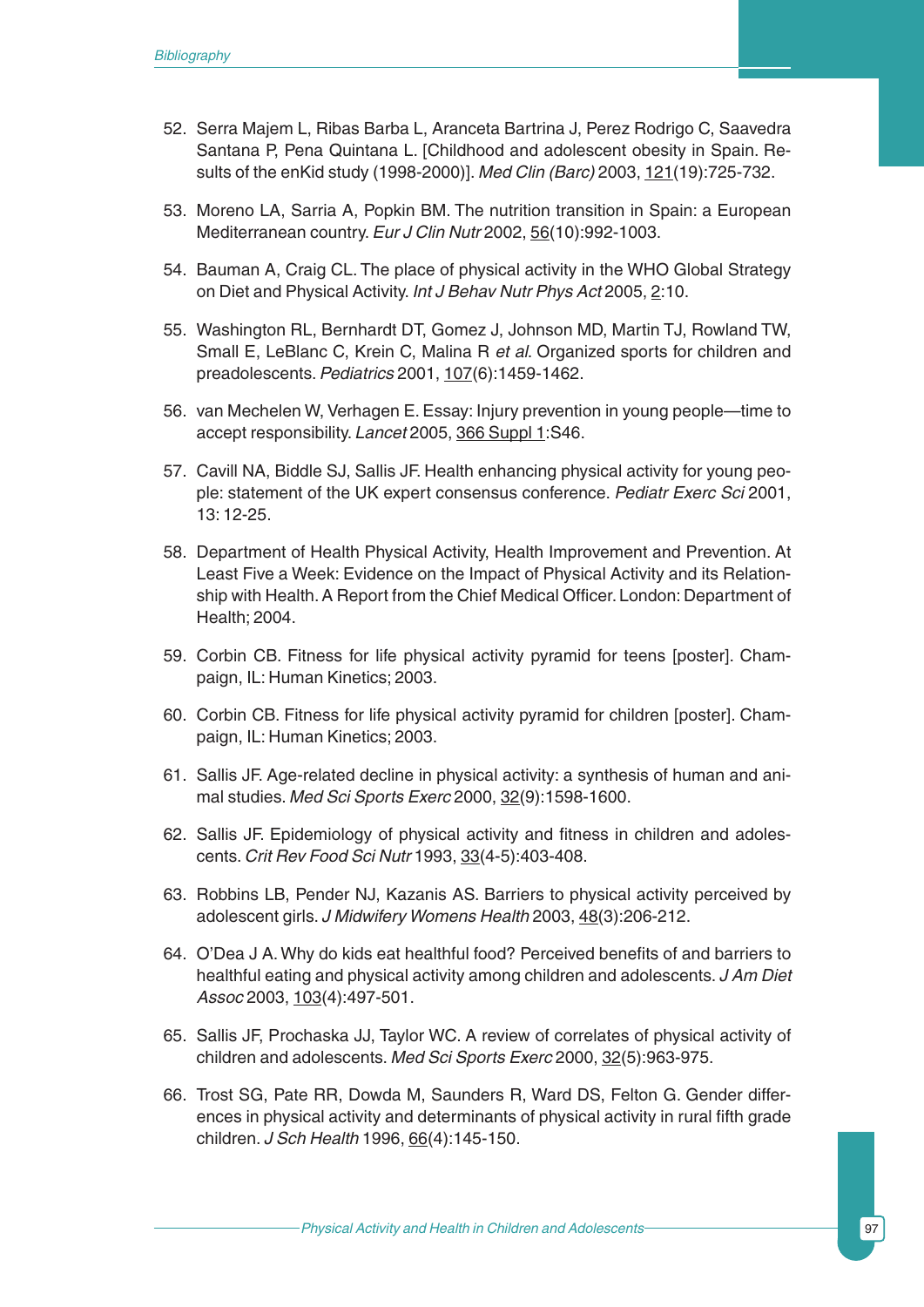- 67. Tappe MK, Duda JL, Ehrnwald PM. Perceived barriers to exercise among adolescents. *J Sch Health* 1989, 59(4):153-155.
- 68. Neumark-Sztainer D, Story M, Hannan PJ, Tharp T, Rex J. Factors associated with changes in physical activity: a cohort study of inactive adolescent girls. *Arch Pediatr Adolesc Med* 2003, 157: 803-810.
- 69. Ministerio de Sanidad y Consumo, Ministerio de Educación y Cultura, Cultura Md: Actividad Física y Salud: Guía para Padres y Madres. In*.*: Ministerio de Educación y Cultura; 1999.
- 70. Kohl HW, 3rd, Hobbs KE. Development of physical activity behaviors among children and adolescents.*Pediatrics* 1998, 101(3 Pt 2):549-554.
- 71. Trost SG, Sallis JF, Pate RR, Freedson PS, Taylor WC, Dowda M. Evaluating a model of parental influence on youth physical activity. *Am J Prev Med* 2003, 25(4):277-282.
- 72. Kimiecik JC, Horn TS. Parental beliefs and children's moderate-to-vigorous physical activity. *Res Q Exerc Sport* 1998, 69(2):163-175.
- 73. Cleland V, Venn A, Fryer J, Dwyer T, Blizzard L. Parental exercise is associated with Australian children's extracurricular sports participation and cardiorespiratory fitness: A cross-sectional study. *Int J Behav Nutr Phys Act* 2005, 2(1):3.
- 74. Moore LL, Lombardi DA, White MJ, Campbell JL, Oliveria SA, Ellison RC. Influence of parents' physical activity levels on activity levels of young children. *J Pediatr* 1991, 118(2):215-219.
- 75. Krahnstoever Davison K, Francis LA, Birch LL. Reexamining obesigenic families: parents' obesity-related behaviors predict girls' change in BMI. *Obes Res* 2005, 13(11):1980-1990.
- 76. Gustafson SL, Rhodes RE. Parental correlates of physical activity in children and early adolescents.*Sports Med* 2006, 36(1):79-97.
- 77. Kalakanis LE, Goldfield GS, Paluch RA, Epstein LH. Parental activity as a determinant of activity level and patterns of activity in obese children. *Res Q Exerc Sport* 2001, 72(3):202-209.
- 78. Freedson PS, Evenson S. Familial aggregation in physical activity. *Res Q Exerc Sport* 1991, 62(4):384-389.
- 79. Duncan MJ, Spence JC, Mummery WK. Perceived environment and physical activity: a meta-analysis of selected environmental characteristics. *Int J Behav Nutr Phys Act* 2005, 2:11.
- 80. Garcia Bengoechea E, Spence JC, McGannon KR. Gender differences in perceived environmental correlates of physical activity. *Int J Behav Nutr Phys Act* 2005, 2:12.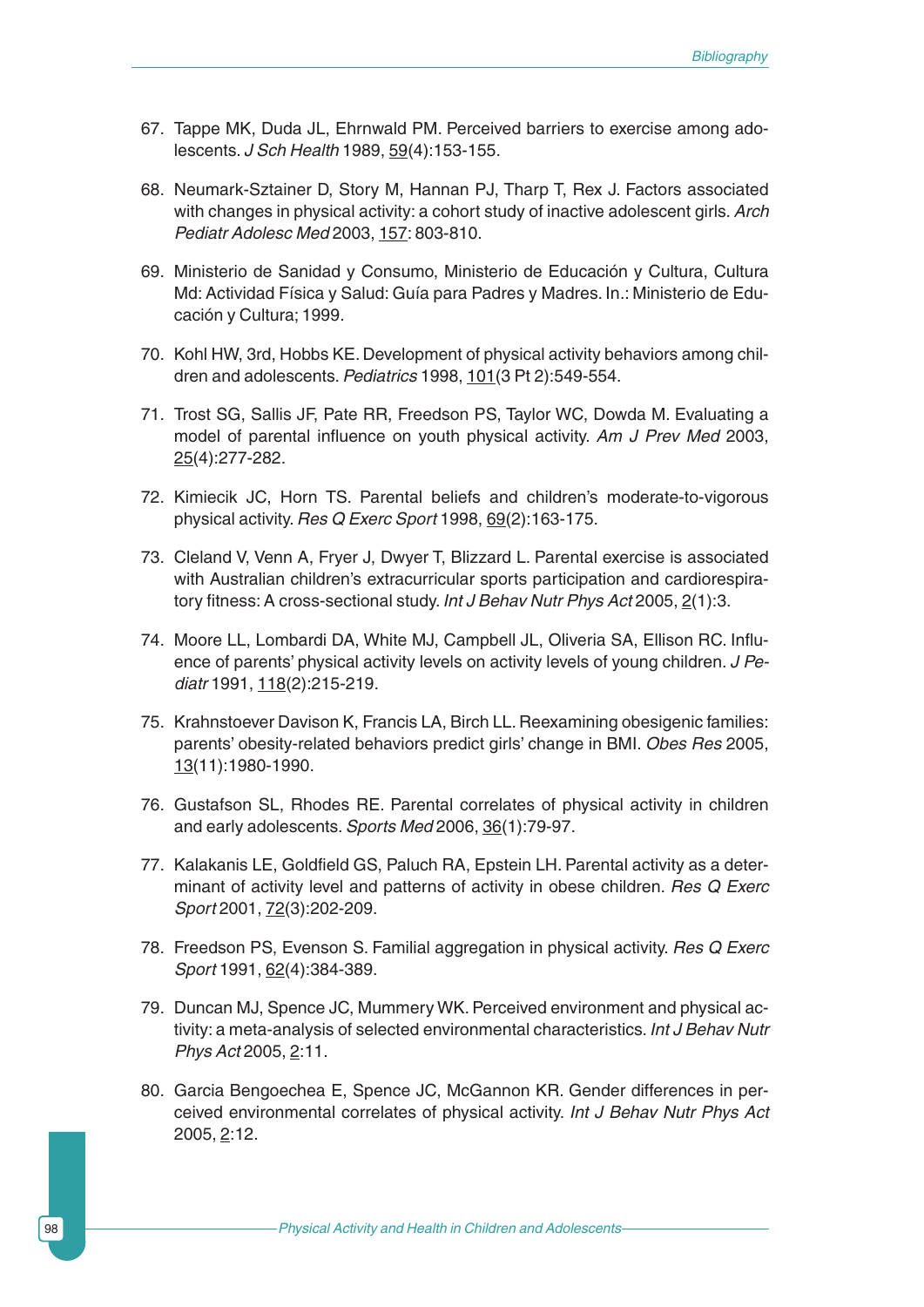- 81. Gordon-Larsen P, McMurray RG, Popkin BM. Determinants of adolescent physical activity and inactivity patterns.*Pediatrics* 2000, 105(6):E83.
- 82. Kahn EB, Ramsey LT, Brownson RC, Heath GW, Howze EH, Powell KE, Stone EJ, Rajab MW, Corso P. The effectiveness of interventions to increase physical activity. A systematic review.*Am J Prev Med* 2002, 22(4 Suppl):73-107.
- 83. Dietz W. Factors associated with childhood obesity. *Nutrition* 1991, 7(4):290-291.
- 84. Klesges RC, Eck LH, Hanson CL, Haddock CK, Klesges LM. Effects of obesity, social interactions, and physical environment on physical activity in preschoolers. *Health Psychol* 1990, 9(4):435-449.
- 85. Baranowski T, Thompson WO, DuRant RH, Baranowski J, Puhl J. Observations on physical activity in physical locations: age, gender, ethnicity, and month effects. *Res Q Exerc Sport* 1993, 64:1-7.
- 86. Treiber FA, Baranowski T, Braden DS, Strong WB, Levy M, Knox W. Social support for exercise: relationship to physical activity in young adults.*Prev Med* 1991, 20(6):737-750.
- 87. Anderssen N, Wold B. Parental and peer influences on leisure-time physical activity in young adolescents. *Res Q Exerc Sport* 1992, 63:341-348.
- 88. Greendorfer SL, Lewko JH. Role of family members in sport socialization of children. *Res Q Exerc Sport* 1978, 49:146-152.
- 89. Biddle SJH, Mutrie N. Psychology of Physical Activity: Determinants, Well-Being and Interventions. London: Routledge; 2001.
- 90. Biddle SJ, Fox KR. Motivation for physical activity and weight management. *Int J Obes Relat Metab Disord* 1998, 22 Suppl 2:S39-47.
- 91. Welk GJ. The youth physical activity promotion model: a conceptual bridge between theory and practice. *Quest* 1999, 51:5-23.
- 92. Riddoch CJ, Bo Andersen L, Wedderkopp N, Harro M, Klasson-Heggebo L, Sardinha LB, Cooper AR, Ekelund U. Physical activity levels and patterns of 9 and 15-yr-old European children. *Med Sci Sports Exerc* 2004, 36(1):86-92.
- 93. Centers for Disease Control and Prevention CDC. Active Youth: Ideas for Implementing CDC Physical Activity Promotion Guidelines. Champaign, IL.: Human Kinetics; 1998.
- 94. Nilges L. Ingredients for a Gender Equitable Physical Education Program.*Teaching Elementary Physical Education* 1996, 7(5):28-29.
- 95. Zabinski MF, Saelens BE, Stein RI, Hayden-Wade HA, Wilfley DE. Overweight children's barriers to and support for physical activity. *Obes Res* 2003, 11(2):238-246.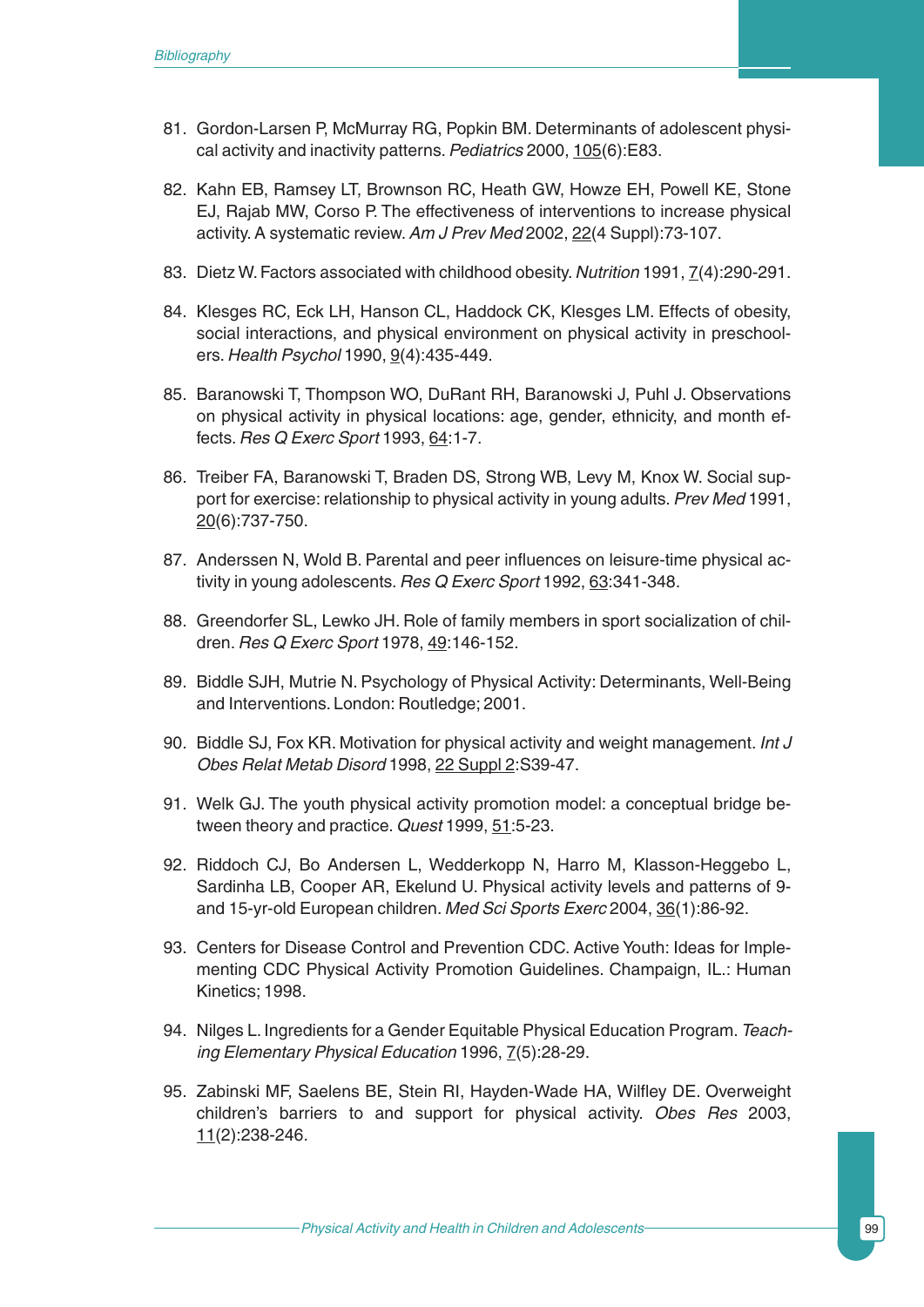- 96. Stucky-Ropp RC, DiLorenzo TM. Determinants of exercise in children. *Prev Med* 1993, 22(6):880-889.
- 97. Brodersen NH, Steptoe A, Williamson S, Wardle J. Sociodemographic, developmental, environmental, and psychological correlates of physical activity and sedentary behavior at age 11 to 12.*Ann Behav Med* 2005, 29(1):2-11.
- 98. Melin A, Obert P, Bonnet P, Courteix D. [Effect of socioeconomic status on the physical activity of prepubertal children]. *Can J Appl Physiol* 2003, 28(2):190- 203.
- 99. McMurray RG, Harrell JS, Deng S, Bradley CB, Cox LM, Bangdiwala SI. The influence of physical activity, socioeconomic status, and ethnicity on the weight status of adolescents. *Obes Res* 2000, 8(2):130-139.
- 100. van de Mheen H, Stronks K, Looman CW, Mackenbach JP. Does childhood socioeconomic status influence adult health through behavioural factors? *Int J Epidemiol* 1998, 27(3):431-437.
- 101. Mur de Frenne L, Fleta Zaragozano J, Garagorri Otero JM, Moreno Aznar L, Bueno Sanchez M. [Physical activity and leisure time in children. I: Relation to socioeconomic status].*An Esp Pediatr* 1997, 46(2):119-125.
- 102. Kumanyika S, Grier S.Targeting interventions for ethnic minority and low-income populations. *Future Child* 2006, 16(1):187-207.
- 103. Centers for Disease Control and Prevention CDC. Guidelines for school and community programs to promote lifelong physical activity among young people. Centers for Disease Control and Prevention. *MMWR Recomm Rep* 1997, [46\(RR-6\):1-36.](http://www.aahperd.org/naspe/pdf_files/pos_papers/resource-choosing.pdf)
- 104. National Association for Sport and Physical Education. Choosing the right sport [and physical activity program for your child. Available at:](http://www.phac-aspc.gc.ca/pau-uap/paguide/child_youth/index.html) http://www.aahperd.org/naspe/pdf\_files/pos\_papers/resource-choosing.pdf.1999.
- 105. Canada's Physical Activity Guides for Children and Youth. Available at: http://www.phac-aspc.gc.ca/pau-uap/paguide/child\_youth/index.html
- 106. Mead BJ, Ignico AA. Children's gender-typed perceptions of physical activity: consequences and implications.*Percept Mot Skills* 1992, 75(3 Pt 2):1035-1042.
- 107. American Alliance for Health PE, Recreation and Dance (AAHPERD). Physical Education for Lifelong Fitness: The Physical Best Teacher's Guide. Champaign, IL.: Human Kinetics; 1999.
- 108. Faith MS, Leone MA, Ayers TS, Heo M, Pietrobelli A. Weight criticism during physical activity, coping skills, and reported physical activity in children. *Pediatrics* 2002, 110(2 Pt 1):e23.
- 109. Harris J, Elbourn J. Teaching Health-Related Exercise at Key Stages 1 and 2. Champaign, IL.: Human Kinetics; 1997.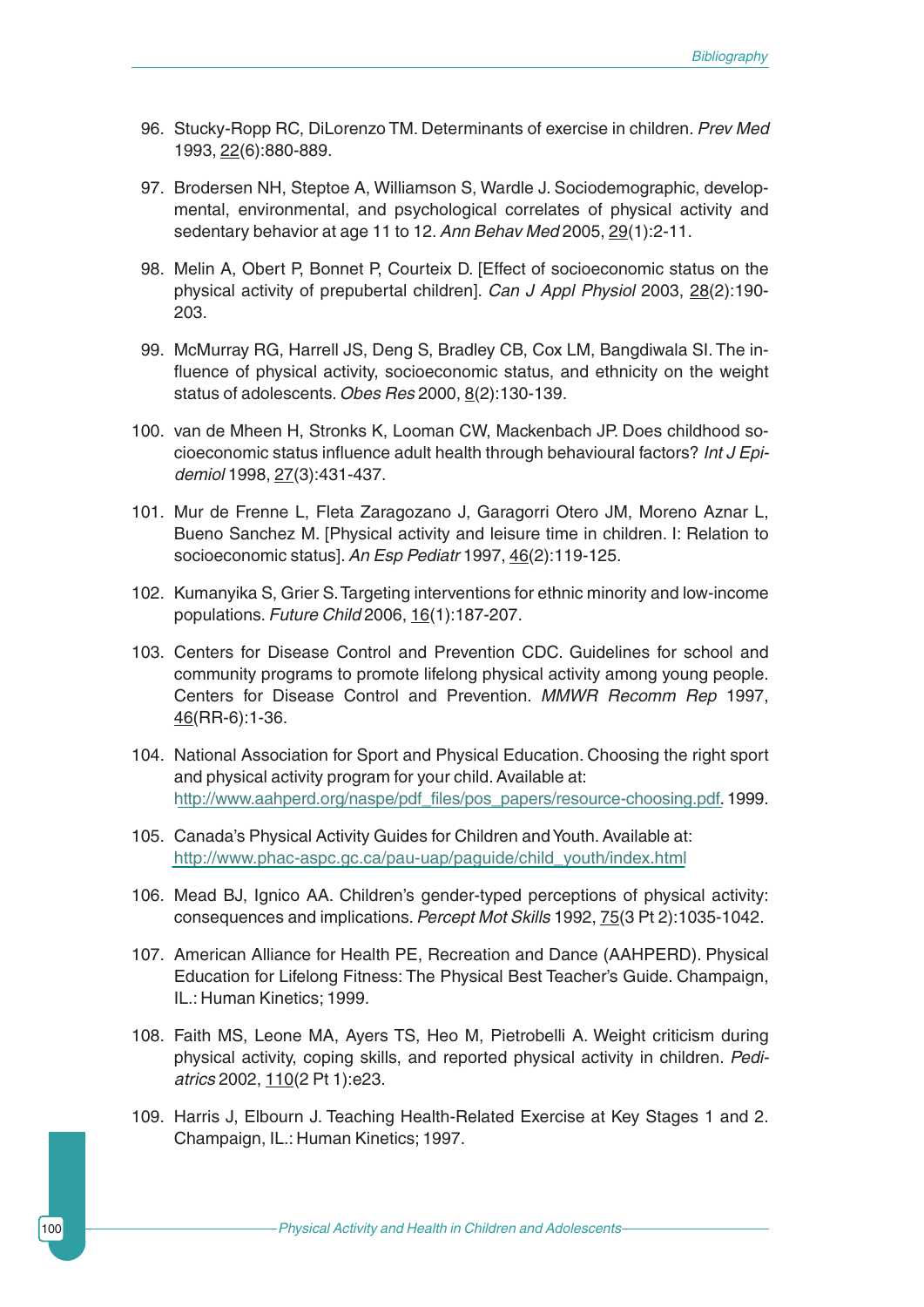## *Bibliography*

- 110. A[merican Heart Association. Alliance](http://www.cdc.gov/powerfulbones/) for a Healthier Generation. Available at: http://healthiergeneration.org/kids/index.html (English).
- [111. Centers for Disease Cont](http://www.cdc.gov/youthcampaign/)rol and Prevention. Powerful bones, powerful girls. Available at: http://www.cdc.gov/powerfulbones/ (English).
- [112. Centers for Disease Co](http://www.bam.gov/index.html)ntrol and Prevention.VERB. Available at: http://www.cdc.gov/youthcampaign/ (English and Spanish).
- [113. Centers for Disease Control and P](http://www.getkidsinaction.org/kids/#home)revention. BAM! Available at: http://www.bam.gov/index.html (English).
- 114. University of [North Carolina at Chapel H](http://www.kidshealth.org/)ill. Get Kids in Action. Available at: http://www.getkid[sinaction.org/kids/#home](http://www.kidsrunning.com/) (English ).
- 115. Kids Health. [Available at:](http://www.kidnetic.com/) http://www.kidshealth.org/ (English and Spanish).
- 116. Kids Running.Available at: [http://www.kidsr](http://www.doitproject.com)unning.com/ (English).
- 117. Kidnetic.A[vailable at:](www.take10.net) http://www.kidnetic.com/ (English).
- 118. Doit Project.Available at: http://www.doitproject.com/ (Dutch).
- 119. Take 10. Available at www.take10.net (English).
- 120. Booth M, Okely A. Promoting physical activity among children and adolescents: the strengths and limitations of school-based approaches. *Health Promot J Austr* 2005, 16(1):52-54.
- 121. Sallis JF, McKenzie TL, Kolody B, Lewis M, Marshall S, Rosengard P. Effects of health-related physical education on academic achievement: project SPARK. *Res Q Exerc Sport* 1999, 70(2):127-134.
- 122. Lindner KJ. Sport participation and perceived academic performance of school children and youth.*Pediatric Exercise Science* 1999, 11:129-143.
- 123. Simons-Morton BG, O'Hara NM, Parcel GS, Huang IW, Baranowski T, Wilson B. Children's frequency of participation in moderate to vigorous physical activities. Res Q Exerc Sport 1990, 61: 307-314.
- 124. Ross JG, Dotson CO, Gilbert GG, Katz SJ. After physical education....physical activity outside of school physical education programs. J Physical Educ Rec Dance 1985, 56: 77-81.
- 125. Kerr NA, Yore MM, Ham SA, Dietz WH. Increasing stair use in a worksite through environmental changes.*Am J Health Promot* 2004, 18(4):312-315.
- 126. Godin G, Anderson D, Lambert LD, Desharnais R. Identifying factors associated with regular physical activity in leisure time among Canadian adolescents. *Am J Health Promot* 2005, 20(1):20-27.

Physical Activity and Health in Children and Adolescents **101** 101